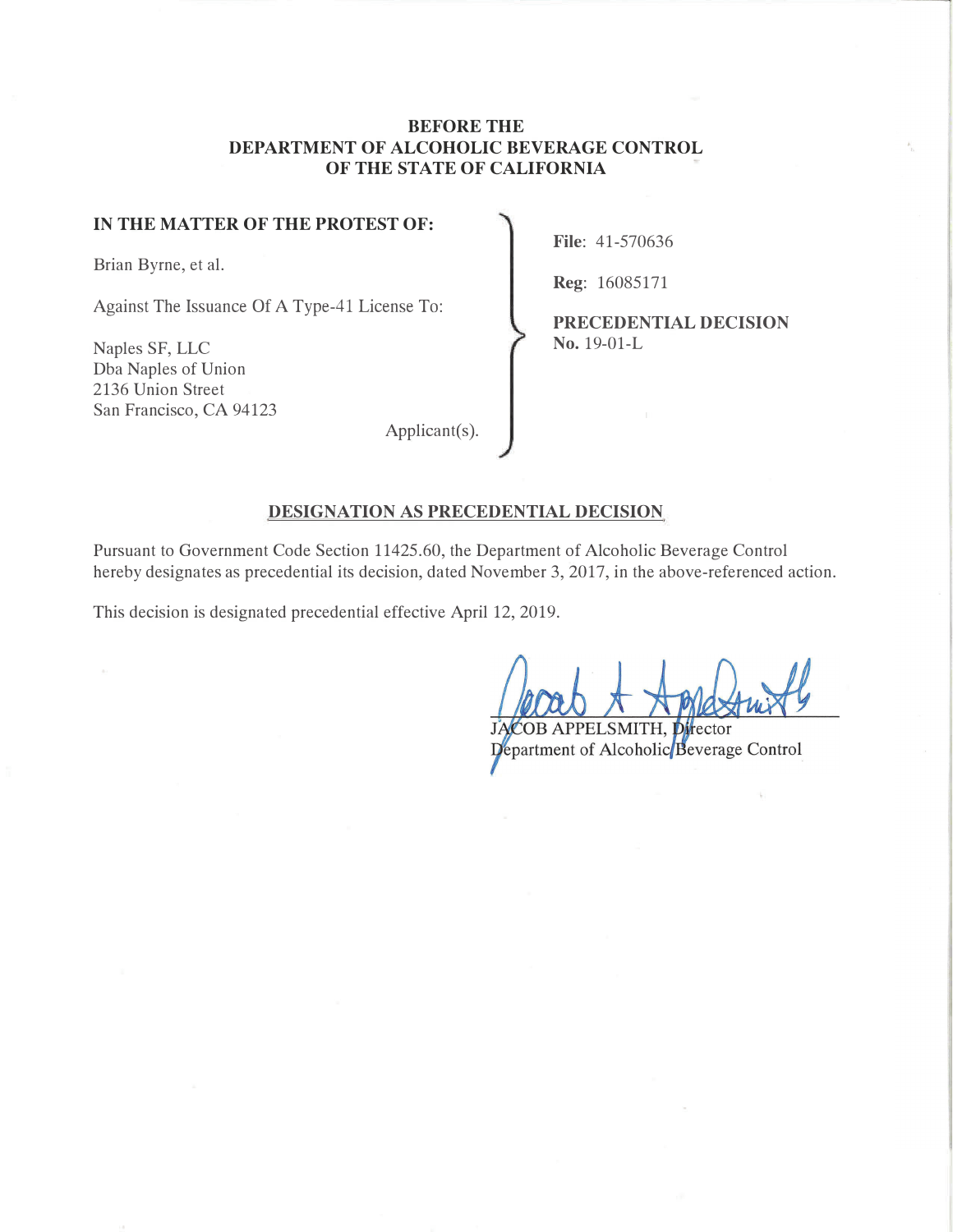## **BEFORE THE DEPARTMENT OF ALCOHOLIC BEVERAGE CONTROL OF THE STATE OF CALIFORNIA**

| IN THE MATTER OF THE PROTEST OF:                                                                      | File No.: 41-570636 |
|-------------------------------------------------------------------------------------------------------|---------------------|
| Brian Byrne, et al.                                                                                   | Reg. No.: 16085171  |
| Against The Issuance Of A Type-41 License<br>To:                                                      |                     |
| Naples SF, LLC<br>Dba Naples of Union<br>2136 Union Street<br>San Francisco, CA 94123<br>Applicant(s) |                     |
|                                                                                                       |                     |

## **DECISION UNDER GOVERNMENT CODE SECTION 11517(c)**

The above-entitled matter having regularly come before the Department on November 3, 2017, for decision under Government Code Section 11517(c) and the Department having considered its entire record, including the transcript of the hearing held on April 12, 2017, before Administrative Law Judge David W. Sakamoto, and good cause appearing, the following decision is hereby adopted:

### **ISSUES TO BE DETERMINED**

The issue to be determined is whether granting the applied-for license would be contrary to public welfare or morals by reason of Article XX, section 22 of the Constitution of the State of California and Business and Professions Code section 23958 because issuance of the license would create or aggravate interference with nearby residents' quiet enjoyment of their homes by generating or facilitating undue noise and an undue invasion of privacy. During the hearing, the Protestant, Brian Byrne, clarified that his opposition is primarily focused on the licensing of the rear deck and rear patio. He did not oppose the Department licensing the enclosed premises building or the small patio area on the south, or opposite, side of Applicant's building, adjacent to Union Street.

### **FINDINGS OF FACT**

1. Applicant applied for a Type 41 On-Sale Beer and Wine Eating Place license for its premises at 2136 Union Street, San Francisco, California. A Type 41 license permits the holder to sell, serve, and permit consumption of beer and wine on the licensed premises which must also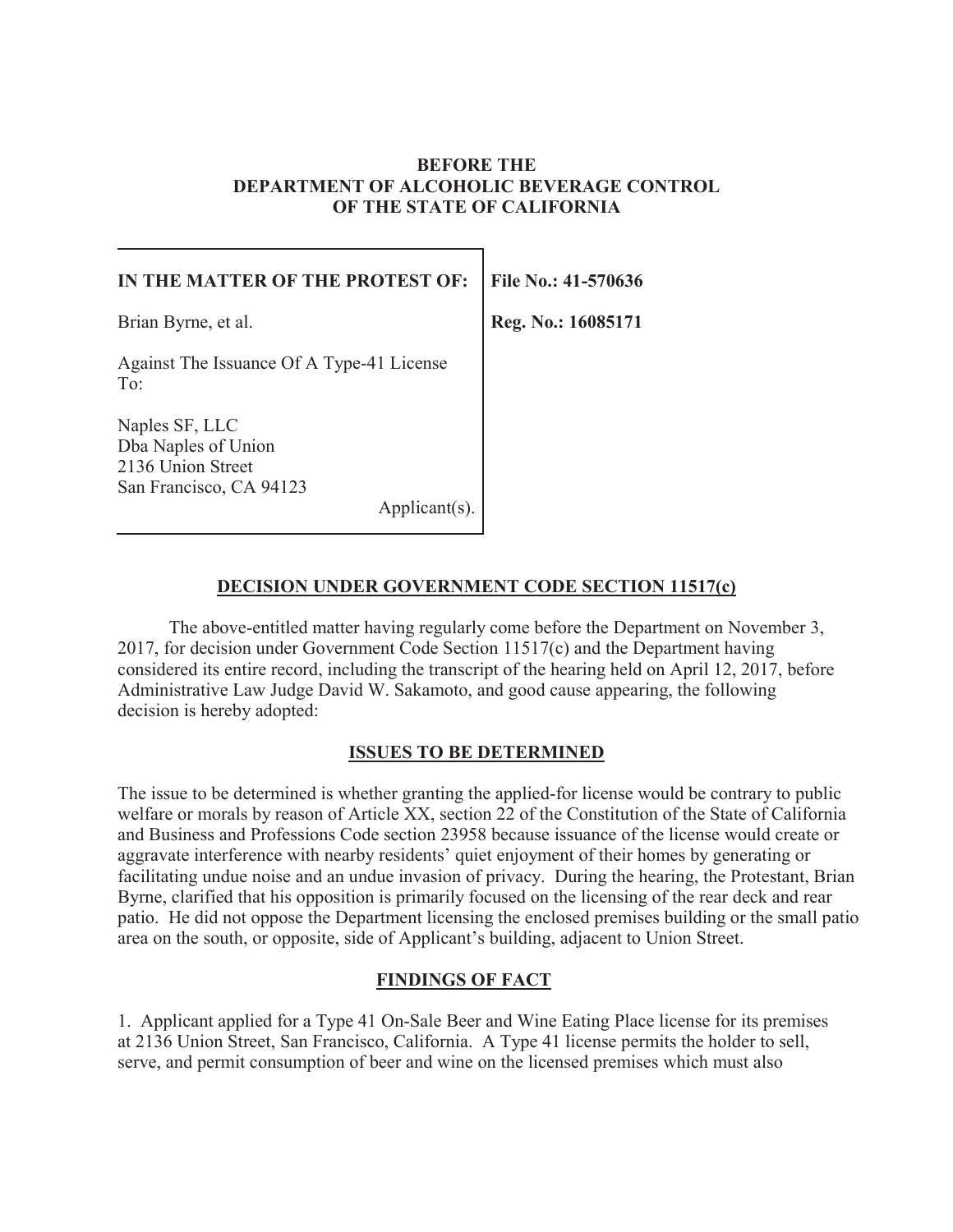Naples SF, LLC, dba Naples on Union 41-570636; 16085171 Page 2 of 13

operate as a bona-fide eating place as described in section 23038. On behalf of the Department, Licensing Representative Arnel Junio investigated Applicant's application.<sup>1</sup> (hereafter "L.R. Junio")

2. Applicant's premises will operate as a full service restaurant featuring primarily Italian dishes. It will have a wine bar and offer craft beers. The applied for premises is on the north side of Union Street. Its main entrance faces Union Street. The total applied for premises area is approximately 136 feet long and approximately 25 feet wide. The proposed licensed premises space includes four components. (Exhibit 2, attachment A: ABC-257 Diagram of Licensed Premises).

3. The first component of the applied for premises is a small patio area on the south or Union Street side of Applicant's main building. The patio occupies a 25 foot wide by 4 foot long space and sits immediately between Union Street and the premises' main building. This area would be for sidewalk dining. $^{2}$ 

4. The second component is the premise's main building containing a dining area, a kitchen, a fixed wine bar, a storage area, a walk-in cooler, and restrooms. It is approximately 25 feet wide and 82 feet long. The main public entrance to the building is off of Union Street through the small patio dining area. $3$ 

5. The third component to the applied for premises is an open air deck approximately 24 feet long and 25 feet wide adjacent to the north side of the premise's main building. It is on the same elevation as the main premises building and front patio. Access to the deck is through a doorway on the north side of Applicant's main building. The deck has no roof. A handrail runs east and west across the north side of the deck. Currently, the Applicant has two long tables and two smaller tables on the deck that collectively seat approximately 18-20 patrons. On the north side of the deck is a staircase that leads from the deck down one floor's distance to a patio below. The deck does not overlap or cover over any part of the open air patio.

6. The last component of the applied for premises is the open-air patio area north of and at a lower elevation than the rear deck. It is approximately 30 feet long and 25 feet wide and has a capacity of approximately 15-20 patrons. It is at the most northern portion of the applied for premises area. It is fully landscaped including some built in benches. A fence or wall encloses the patio, but is has no roof of any kind. (Exhibit P-13, photo of patio area). There is no other access way to the patio other than the staircase that connects the deck to the patio. Immediately north of and adjacent to the patio is a neighboring residential property owned and occupied by Mr. and Mrs. Fong. Applicant plans to use the deck and patio on a regular basis. While there will be full food service on the deck, it is not anticipated the lower patio will be used for food

<sup>&</sup>lt;sup>1</sup> L.R. Junio testified at the hearing regarding his investigation.<br><sup>2</sup> The Protestant did not oppose this portion of the applied for premises being licensed.<br><sup>3</sup> The Protestant did not oppose licensing of the premises b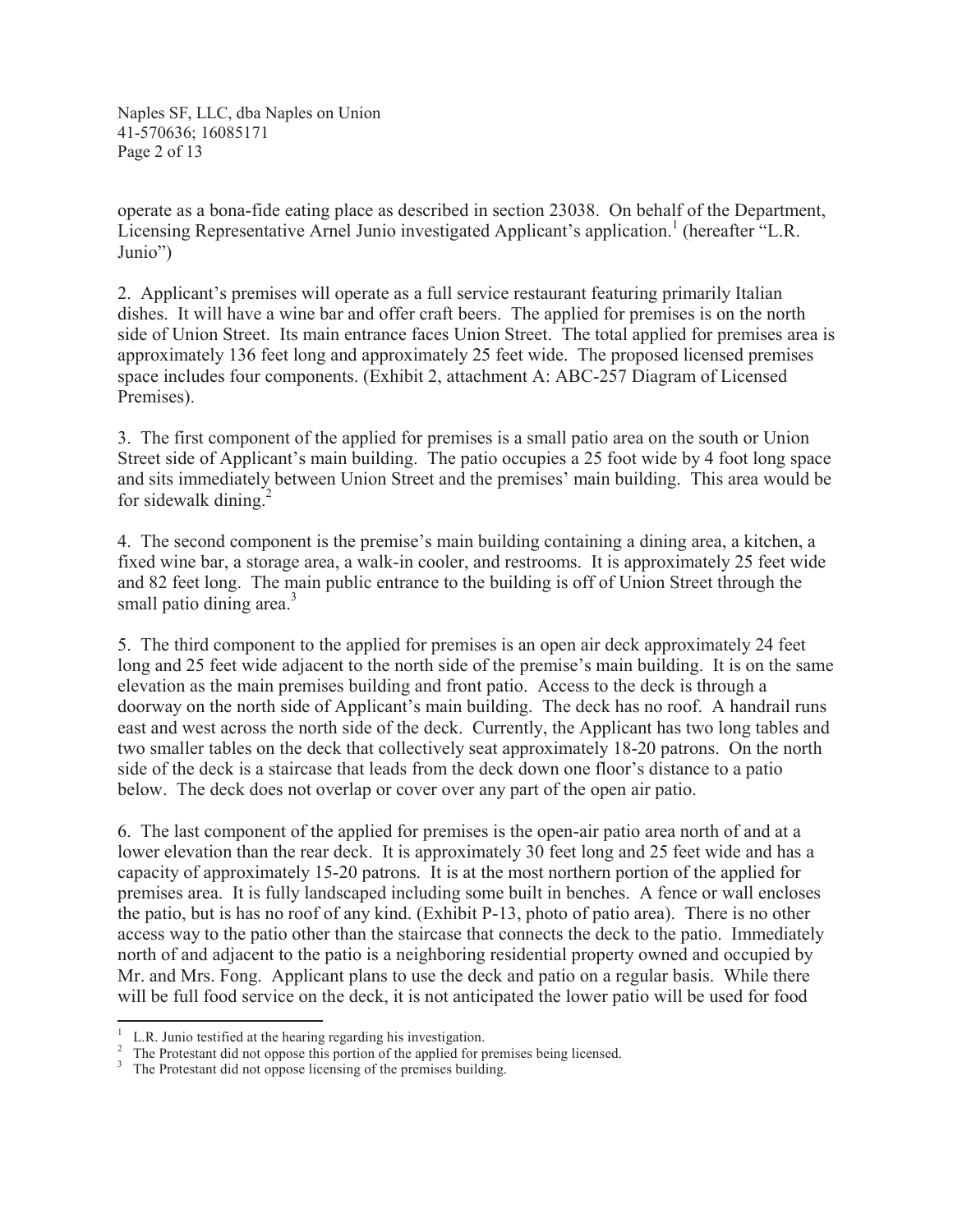Naples SF, LLC, dba Naples on Union 41-570636; 16085171 Page 3 of 13

service because it would be too difficult for servers to carry the food down the rear deck stairway. The lower patio may be used as a waiting area or lounge type area.

4 area. 7. None of the other operating licensed premises in this area have a rear deck and/or rear patio

8. The general neighborhood where Applicant's premises is located has a mix of commercial and residential uses. Union Street in this area is a two lane street with street parking on each side of the street.

9. Beatrice Stavrinides held a Type 41 license at this premises building from 1995 to 2015 with no history of disciplinary action. Her licensed premises consisted only of the building and did not include the front patio, rear deck, or rear patio. The evidence indicated that she may have occasionally used the rear deck for patrons. The Applicant did increase the size of the deck because it had to accommodate an existing large tree and a required 4 foot staircase landing.

10. There were no hospitals or churches in the immediate area of Applicant's premises. Further, there were no public playgrounds or non-profit youth facilities within 600 feet of Applicant's premises. The Tule Elk Park School at 2110 Greenwich Street, San Francisco, was approximately 590 feet from Applicant's premises. The Department sent the school a contact letter regarding the application, but received neither objection nor protest from that school against the application.

11. Applying the standards and criteria set forth in section 23958.4, the United States Census Tract where Applicant's premises is located permits 14 on-sale licenses and 31 have already been issued. (Exhibit 2, pages 2-3)

12. The San Francisco Police Reporting District where Applicant's premises is located is a high crime reporting district because as the average number of crimes and arrest for San Francisco Reporting Districts is 81 per district, Applicant's reporting district had 122 or 150% of the average.<sup>5</sup>

13. Under section 23958.4, even if Applicant's site is in a high crime reporting district or over concentrated census tract, an added Type 41 eating place license may be granted if doing so serves "public convenience or necessity". In this instance, the Department determined the premises is in a highly populated and busy corridor in San Francisco. Applicant offers fresh pasta, house-cured meats, wood-fired oven roasted vegetables, authentic Neapolitan pizza, and

<sup>4</sup> There is one facility that has a similar deck or patio, but it is closed/vacant.

 $5$  Under section 23958.4, a premises is located in a high crime reporting district if the reported crimes and arrest in that district exceed 120% of the average of all reporting districts for that city or county. Applicant's reporting district had 150% of the average, so it was a high crime reporting district.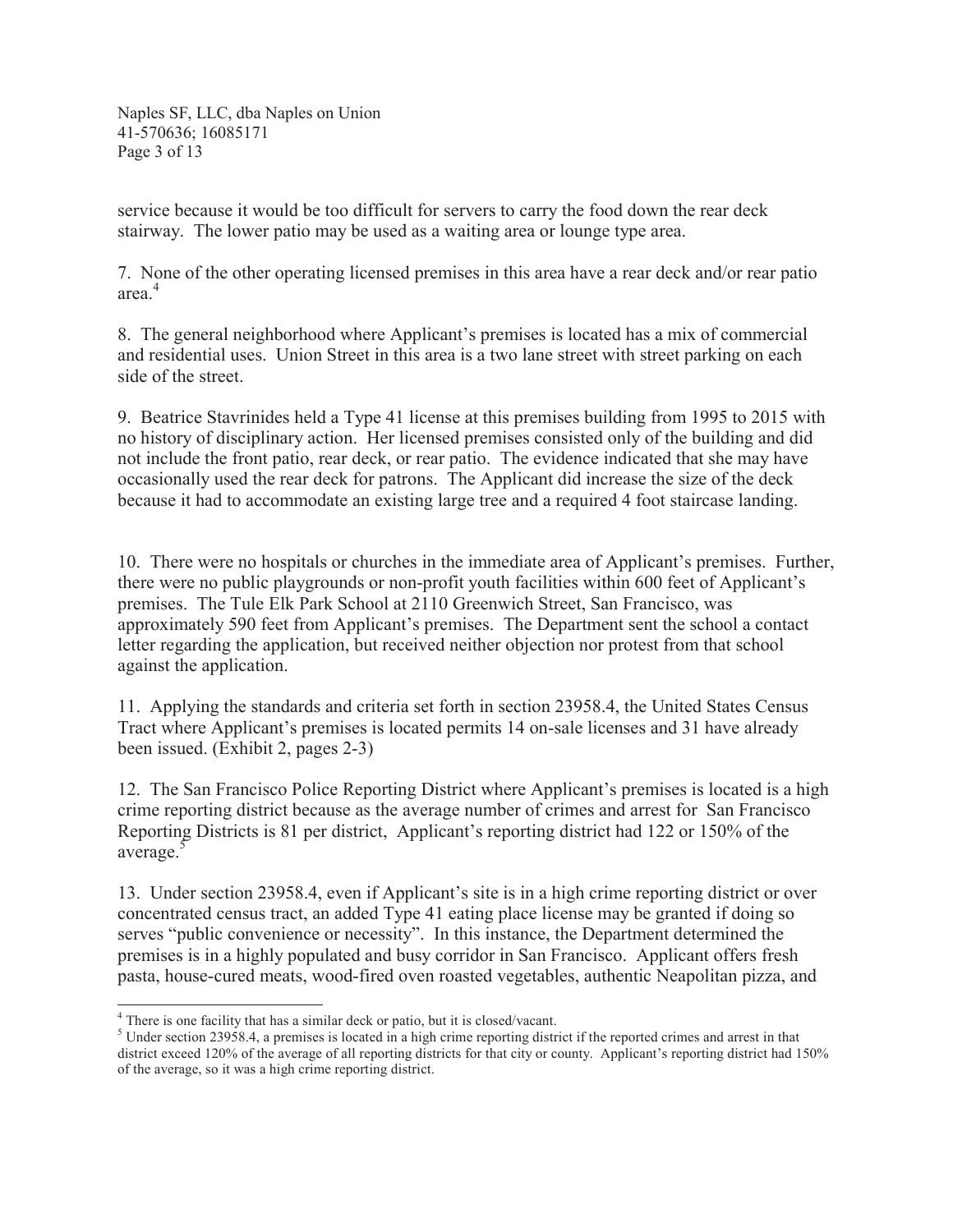Naples SF, LLC, dba Naples on Union 41-570636; 16085171 Page 4 of 13

craft beer and wine. While there are other types of restaurants in the immediate area, the next closest premises that offers Italian food is 2-3 blocks away and though it does serve meals too, it is also more of a market and deli facility. (Exhibit 2, page 3-4) The Department determined that Applicant would fulfill a public convenience or necessity enough to warrant issuance of a license.

14. The San Francisco Police Department protested the issuance of an unconditioned license to Applicant. However, it indicated that if certain conditions were added to the license, their protest could be deemed withdrawn. The police sought the following conditions to be imposed on the license:

1. Sales, service and consumption of alcoholic beverages shall be permitted only between the hours of 8:00 a.m. to midnight Sunday through Wednesday, and 8:00 a.m. to 1:00 a.m., Thursday through Saturday.

2. Full meal service must be made available at all times that the premises is exercising the privileges of its ABC license until at least one-half hour prior to the cessation of the exercise of the privileges of the ABC license.

3. The sale of alcoholic beverages for off-sale consumption is strictly prohibited.

4. The petitioner(s) shall be responsible for maintaining free of litter the area adjacent to the premises over which they have control, as depicted on the ABC-257 dated 6/16/16.

5. No noise shall be audible beyond the area under the control of the licensee(s) as depicted on the ABC-257 dated 6/16/2016.

6. Sales, service and consumption of alcoholic beverages shall be permitted on the rearexterior patio area only between the hours of 8:00 a.m. and 9:00 p.m., Sunday through Wednesday and 8:00 a.m. and 10:00 p.m., Thursday through Saturday.

7. Graffiti shall be removed from the premises and all parking lots under the control of the licensee within 72 hours of application. If the graffiti occurs on a Friday or weekend day, or on a holiday, the licensee shall remove the graffiti within 72 hours following the beginning of the next weekday.

8. Loitering (loitering is defined as "to stand idly about; linger aimlessly without lawful business") is prohibited on any sidewalks or property adjacent to the licensed premises under the control of the licensee(s) as depicted on the ABC-257 dated 6/16/16.

9. The exterior of the premises shall be equipped with lighting of sufficient power to illuminate and make easily discernible the appearance and conduct of all persons on or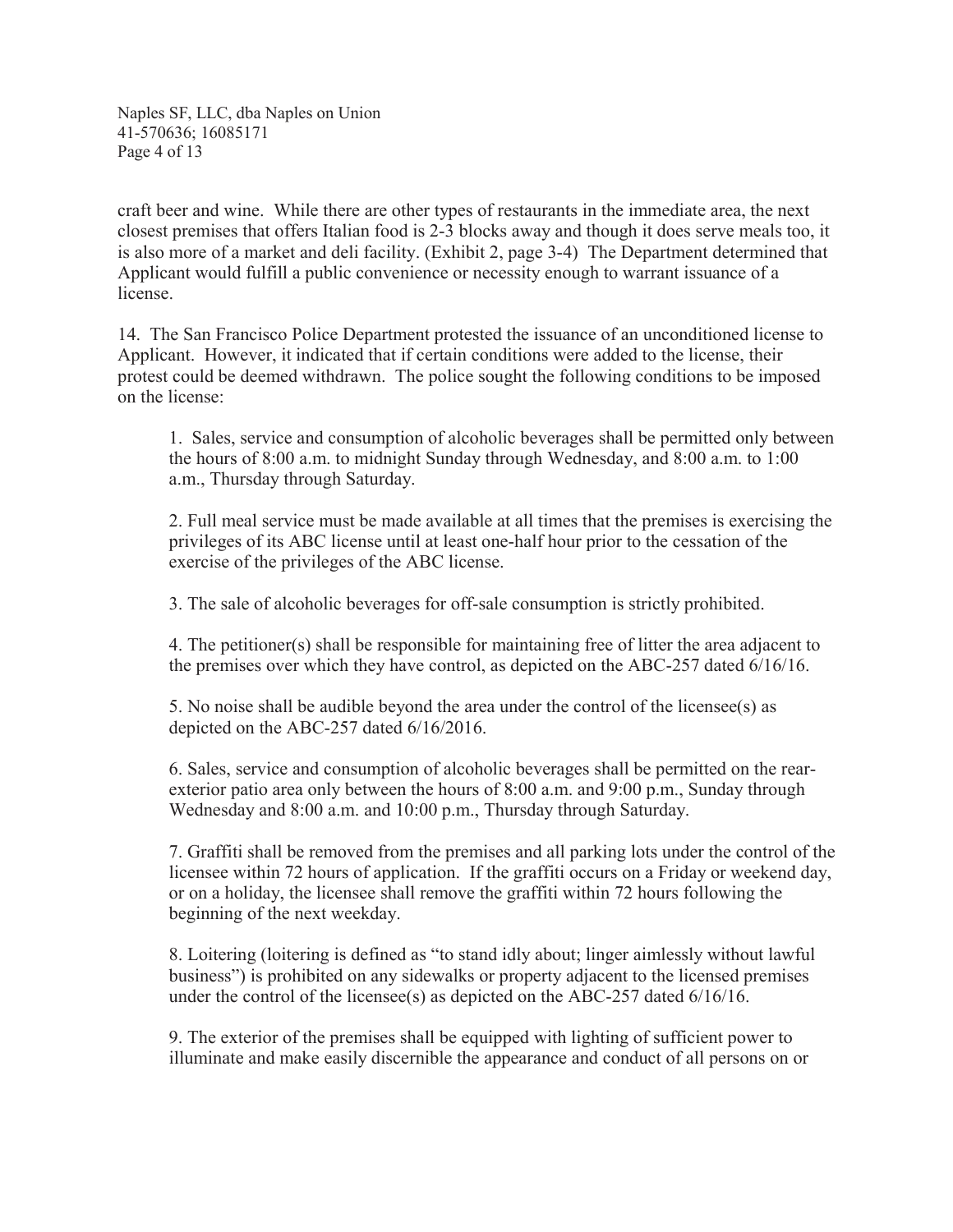Naples SF, LLC, dba Naples on Union 41-570636; 16085171 Page 5 of 13

> about the premises. Additionally, the position of such lighting shall not disturb the normal privacy and use of any neighboring residences.

10. Sales, service and consumption of alcoholic beverages shall be permitted on the sidewalk seating area only between the hours of 8:00 a.m. and 10:00 p.m., each day of the week.

11. Applicant(s) has/have been issued and will comply with the provision of the Department of Public Works Tables & Chairs Permit issued pursuant to Article 5.2 of the Public Works Code.

12. Applicant(s) will maintain the Department of Public Works Tables & Chairs Permit and keep a copy of same and any revisions thereto, on the premises at all times and will make said permit available for immediate inspection by any law enforcement personnel upon request.

13. Applicant(s) will provide the Department with a copy of the Department of Public Works Tables & Chairs Permit and any approved revisions to said permit prior to the effective date of the revision.

14. Sales, service, and consumption of alcoholic beverages shall only be allowed on the sidewalk seating area of the premises to patrons seated at tables and chairs authorized by the Department of Public Works Tables & Chairs Permit.

15. The licensee or an employee of the licensee will monitor sidewalk seating and rearexterior patio areas at all times that alcoholic beverages are being served or consumed, to ensure that the premise will operate in compliance with all applicable laws and /or conditions.

Applicant agreed that if the license was issued, it would be subject to those conditions specified above requested by the police department. Applicant signed and submitted to the Department a Petition for Conditional license with the above conditions. (Exhibit 2, attachment D)

15. The Department located 40 residences within 100 feet of Applicant's premises. Applicant sent notice of their application to those residences on July 7, 2016 and August 30, 2016. The Department sent notice of the application to those residences on August 26, 2016 and October 21, 2016. (Exhibit 2, page 4-6) The Department received one protest from Brian Byrne in response to the notices. He asserted that use of the rear deck by the premises would generate too much noise and invade his privacy.

16. Applicant indicated in a letter to the Department that in order not to disturb neighbors it would keep the volume of their sound system very low. It also indicated that it would agree to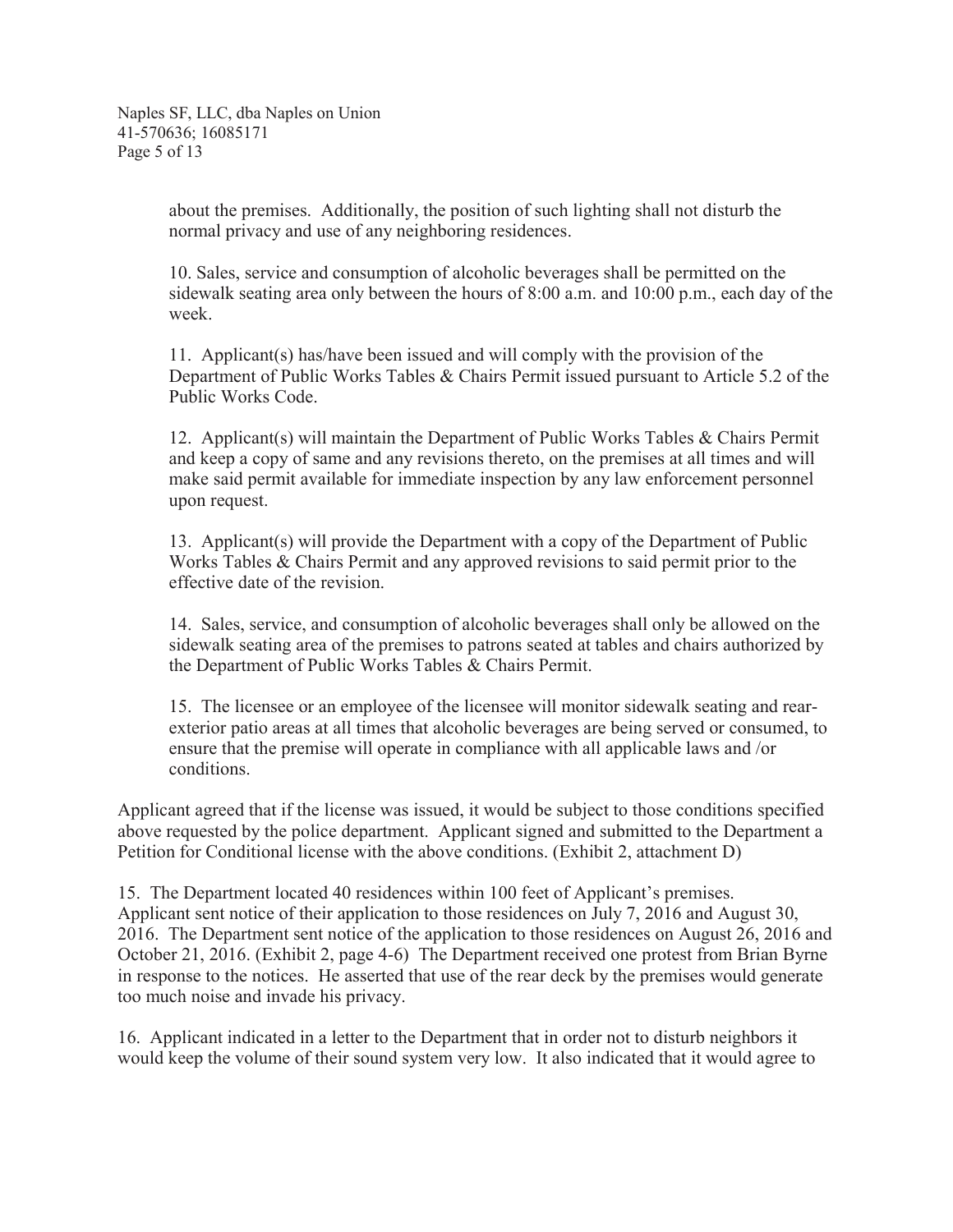Naples SF, LLC, dba Naples on Union 41-570636; 16085171 Page 6 of 13

conditions on the license recommended by the San Francisco Police Department. Lastly, Applicant stated it will add at least 5 new jobs for the neighborhood and that added foot traffic in the area will make it safer. (Exhibit 2, Applicant's July 1, 2016 letter to Department)

17. In the Department's Report, in addressing the issue of potential disturbance to nearby residents, it assessed Applicant as an experienced restauranteur who is committed to minimizing any disturbances it might generate and such was evidenced by Applicant's other restaurant that had no report of disciplinary action.

The Department also indicated there was a 6 foot wooden fence with 2 feet of wooden lattice, a large tree, and another residence between Protestant Byrne's residence and Applicant's premises that would help insure nearby residents' quiet enjoyment of their property. (Exhibit 2 page 6)

18. L.R Junio made three separate visits to the premises during the course of his investigation. During his first visit on July 5, 2016, he was able to hear street traffic, construction noises, and deliveries being made. On October 21, 2016, he made a second daytime visit to the premises during which he heard ambient street noise, buses, traffic, and noise from a nearby construction site. He also stood on Applicant's rear deck, but only heard noise from the nearby construction site. He observed a residential neighbor reading while in a hammock and noted that she did not seem to be disturbed by his conversation with Applicant. On L.R. Junio's third visit on October 28, 2016, he heard the same ambient noises he heard on prior visits. He did hear some modest noise emanating out of an open rear door to a neighboring restaurant known as the Brixton. (Exhibit 2, page 8) L.R. Junio recommended issuance of the license subject to those conditions requested by the police department and agreed to by Applicant.

19. In October 2016, the Department issued Applicant an interim operating permit that allowed Applicant to temporarily exercise the privileges permitted under a Type 41 license.

20. Since 2006, Protestant Byrne has lived at 2129 Fillbert Street. He lives on the third floor of his condominium building. Filbert Street runs east and west and is the street north of, and parallel to, Union Street. The rear of protestant's third floor condominium faces the rear of some of the Union Street properties, including Applicant's site. Protestant's rear bedroom and living room have a view of Applicant's deck and patio that are approximately 75 feet away. (Exhibit P-1, P-4, and P-6, photos)

21. Protestant testified that the prior restaurant operator at Applicant's site did not use the rear deck or patio to any significant degree. At that time, the deck was somewhat smaller and was used in a very unobtrusive manner. At most, it was irregularly used on weekend mornings, but not in such a way as to disturb the quiet enjoyment of his property. The prior owner would cease business activity in the mid or late afternoon.

22. Since Applicant has begun to use the rear deck and patio, Protestant has often been disturbed by varied noise emanating from that area of Applicant's premises. He has heard such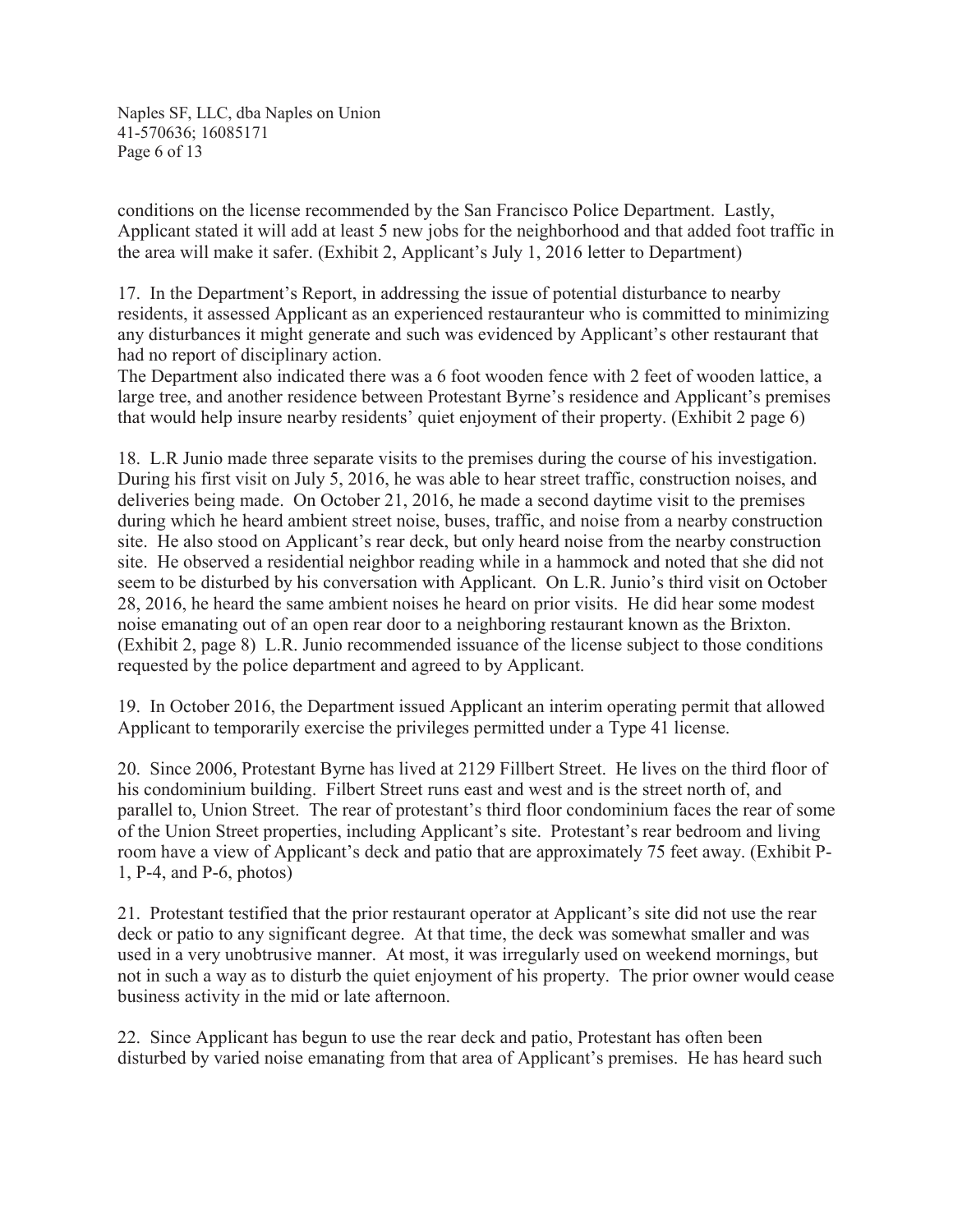Naples SF, LLC, dba Naples on Union 41-570636; 16085171 Page 7 of 13

sounds as loud voices, persons laughing or screaming, the noise from dishes being handled, the noise of garbage cans being taken up and down the rear staircase, and the noise of those maintaining and cleaning the deck and patio.

He contended that issuance of a permanent ABC license will only exacerbate those problems. On at least three occasions, Protestant has called the police to report and complain regarding excessive noise coming from Applicant's rear deck or rear patio.

23. Helen Fong and her husband have resided at 2135 Filbert Street the past 15 years.<sup>6</sup> They own the property upon which there are two residences. There is one residence on the northern portion of the parcel that faces Filbert Street. It is a rental unit. The Fongs reside in a separate residential unit on the south end of their parcel furthest from Filbert Street. The Fongs share a common 25 foot long east-west property line with the applied for premises. The Fongs and Applicant each have a fence on that property line that run parallel one other. The Fong's fence appears to be about 6' tall. The Applicant's fence along their south property line in their patio is not as tall as the Fong's fence.

24. The Fong's kitchen and small patio area are on the southernmost portion of their residence. Looking south from that location, there is a basically unobstructed view of the Applicant's deck, which is at a higher elevation, approximately 7-8 feet, compared to the Fong's residence.<sup>7</sup> (Exhibit P-8 and P-15 photos). Applicant's lower level patio is just on the other side of the fences separating the two properties.

25. Mrs. Fong testified that the prior restaurant operator at Applicant's site did not use the rear deck very much and it was not observable from her home. When the prior operator did occasionally use the deck, it did not disturb the quiet enjoyment of her residence. The rear deck was not a primary feature of the prior operator's business activity.

26. Since Applicant's have operated at this site, she and her husband have been greatly disturbed by various noise and activity occurring on Applicant's rear deck. She testified that she has heard loud voices, laugher, and music coming from the deck. She also is disturbed by the noises cause by employees setting up for functions at the premises and who travel up and down the rear staircase. She is also disturbed by the noise of employees or patrons moving furniture around on the deck area and trash cans being brought up and down the rear staircase. She is also greatly disturbed by that fact that the now extended deck permits persons on the deck the ability to directly view down into her patio area and kitchen, thus making her feel as though she lives in a "fishbowl". Lastly, she is also disturbed by the fact that she now has a full view of whatever debris, refuse, trash cans, supplies, merchandise, boxes or other items Applicant keeps or stores on the deck.

 $6$  Helen Fong testified at the hearing as a witness for the Protestant. She is obviously a resident within 100 feet of Applicant's applied for premises.

<sup>7</sup> This is an estimation based upon the testimony and photos as no party established the exact elevation difference.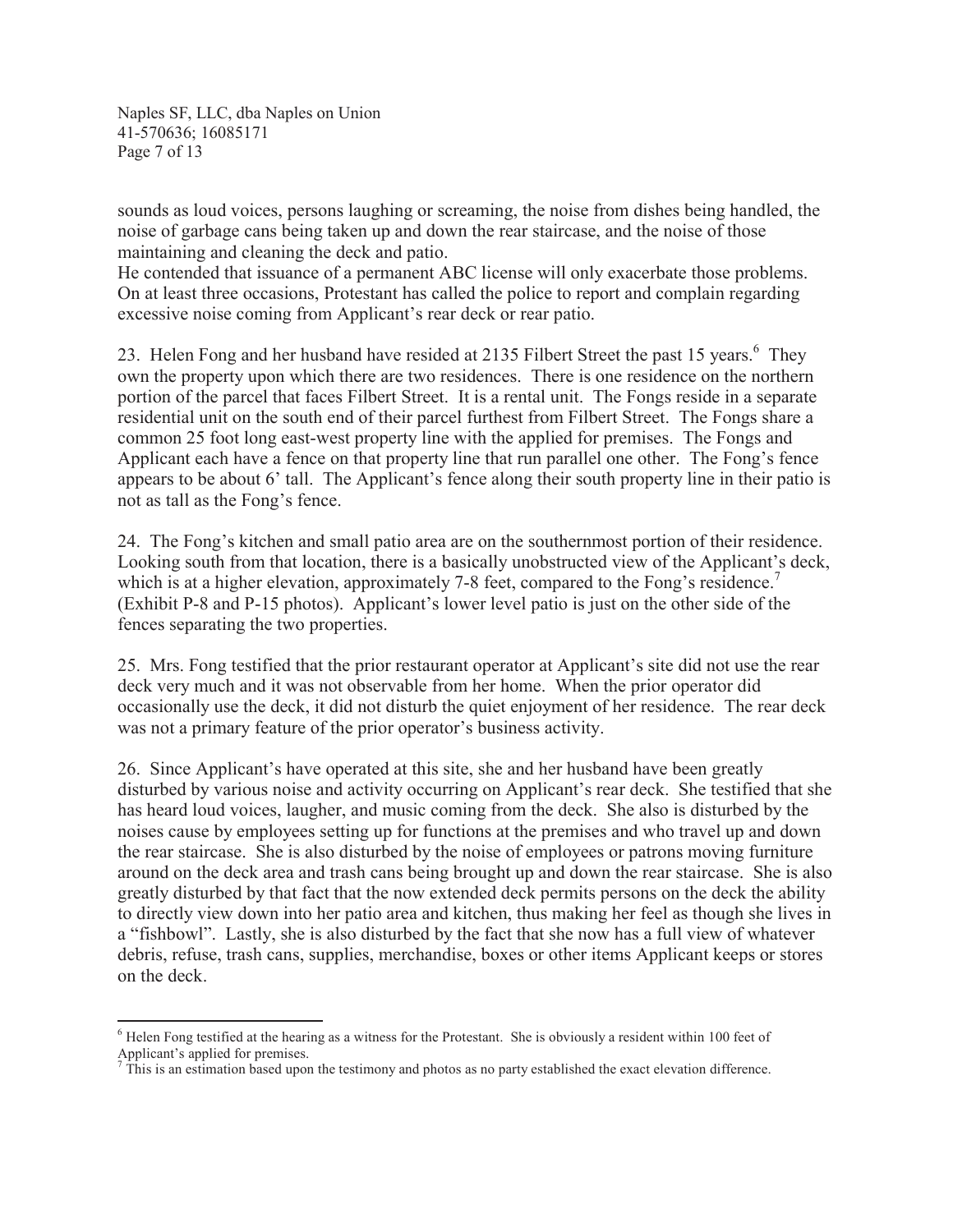Naples SF, LLC, dba Naples on Union 41-570636; 16085171 Page 8 of 13

# **CONCLUSIONS OF LAW**

1. Article XX, section 22 of the California Constitution delegates the exclusive power to license the sale of alcoholic beverages in this state to the Department of Alcoholic Beverage Control.

2. In a protest matter, the applicant bears the burden of establishing that it is entitled to an alcoholic beverage license from the start of the application process until the Department makes a final determination.<sup>8</sup> However, a protestant has their own burden of proving up the merits of their protest.

3. Business and Professions Code section 23958 requires the Department conduct a thorough investigation to determine, among other things, if the applicant and the Proposed Premises qualify for a license, if the provisions of the Alcoholic Beverage Control Act have been complied with, and if there are any matters connected with the application which may affect public welfare or morals. It provides, in part, that the Department shall deny an application for a license if the applicant or the Proposed Premises do not qualify for a license under the Act. It further provides that the Department shall deny an application for a license if issuance of the license (a) would tend to create a law enforcement problem or (b) would result in or add to an undue concentration of licenses, except as provided in section 23958.4. Under section 23958.4(b)(1) and applying the criteria for over-concentration set forth therein, even if issuance of an on-sale Type-41 bona-fide eating place license would create or add to an undue concentration of licenses, the Department may still issue an off-sale license if it determines that public convenience or necessity would be served by issuance of the license.

4. In this instance, there was no reasonable evidence that issuance of the license would create a law enforcement problem.

5. The Department concluded that the applied for premises would serve "public convenience or necessity" and therefore issuance of the license was appropriate in this instance. (Finding of Fact 13) In that the premises is in a dense mixed-use area of San Francisco and there was no similar facility in the immediate area, that finding was reasonable under the circumstances.

6. Under section 23789(a) "The department is specifically authorized to refuse issuance, other than renewal or ownership transfer, of any retail license for premises located in the immediate vicinity of churches and hospitals."

Under section 23789(b) "The department is specifically authorized to refuse the issuance, other than renewal or ownership transfer, of any retail license for premises located within at least 600 feet of schools and public playgrounds or non-profit youth facilities, including, but not limited to, facilities serving Girl Scouts, Boy Scouts, or Campfire Girls. This distance shall be measured pursuant to rules of the department".

*Coffin v. Alcoholic Beverage Control Appeals Board, 139 Cal. App. 4th 471, 43 Cal. Rptr. 3d 420, (2006).*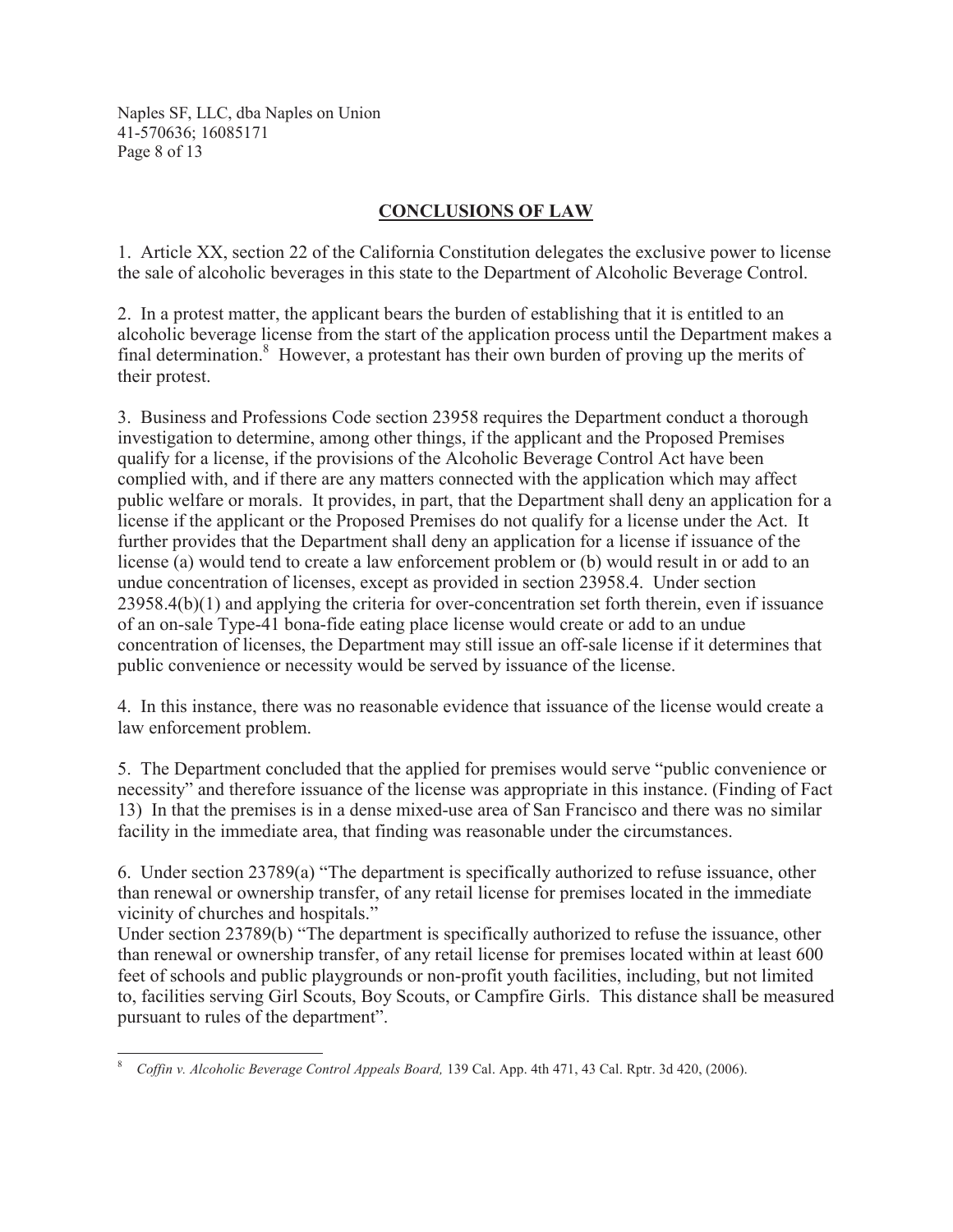Naples SF, LLC, dba Naples on Union 41-570636; 16085171 Page 9 of 13

7. There was neither any church nor hospital in the immediate vicinity of the applied for premises. There were neither public playgrounds nor non-profit youth facilities within 600 feet of Applicant's premises. The Tule Elk Park School was located approximately 590 feet from Applicant's premises. The Department notified the school of the application and it neither opposed nor protested issuance of the license. There was no indication that normal operation of the premises would unduly interfere with the school's operations.

8. California Code of Regulations, Title 4, Division 1, Article 11, section 61.4 (commonly referred to as Rule 61.4) provides that in cases involving an application for an original retail license or the premises-to-premises transfer of a retail license, no such license shall be issued if the premises or its parking lot is located within 100 feet of a residence. However, if the applicant establishes that operation of the business, if licensed, would not interfere with those residents' quiet enjoyment of their property, a license may be granted.

9. The evidence was clear that within the meaning of Rule 61.4, there were at least 40 residences within 100 feet of the applied for premises. Therefore, under Rule 61.4, the issue is whether "…the applicant establishes the operation of the business would not interfere with the quiet enjoyment of the property by residents."

10. To help prevent interference with the quiet enjoyment of Rule 61.4 residents, Applicant agreed to 15 conditions being added to the license if it was issued. (Finding of Fact 14) In part, these conditions included limiting the hours of availability of alcoholic beverages and banning alcoholic beverages for off-site consumption. The conditions also restricted use of the rear deck/patio to the hours of 8:00 a.m. to 9:00 p.m., Sunday through Wednesday and 8:00 a.m. to 10:00 p.m., Thursday through Saturday. They also required the licensee to monitor the front sidewalk patio area and rear patio area at all times alcoholic beverages are being served to ensure that the premises will operate in compliance with all laws and conditions. Applicant also indicated the rear deck's sound system has a pre-set volume limit on it to prevent it being played too loudly.

11. Protestant Byrne limited his protest to the licensing of the rear deck and lower patio area. He did not oppose licensing the main premises building or the small sidewalk patio adjacent to Union Street.

12. In this instance, despite the conditions Applicant agreed to, the use of alcoholic beverages on the rear deck and on the rear patio is likely to cause continuous and on-going residential disturbances to the nearby neighbors, including, but not limited to, the Protestant herein and at the adjacent Fong residence. The rear deck is open air and fully exposed to the back yards of those homes in the core of that block of homes. The deck and patio have an approximate capacity of 20 persons each. There is neither any wall nor vertical barrier nor roofing of any type that would dampen noise generated there. The sounds of the voices of patrons and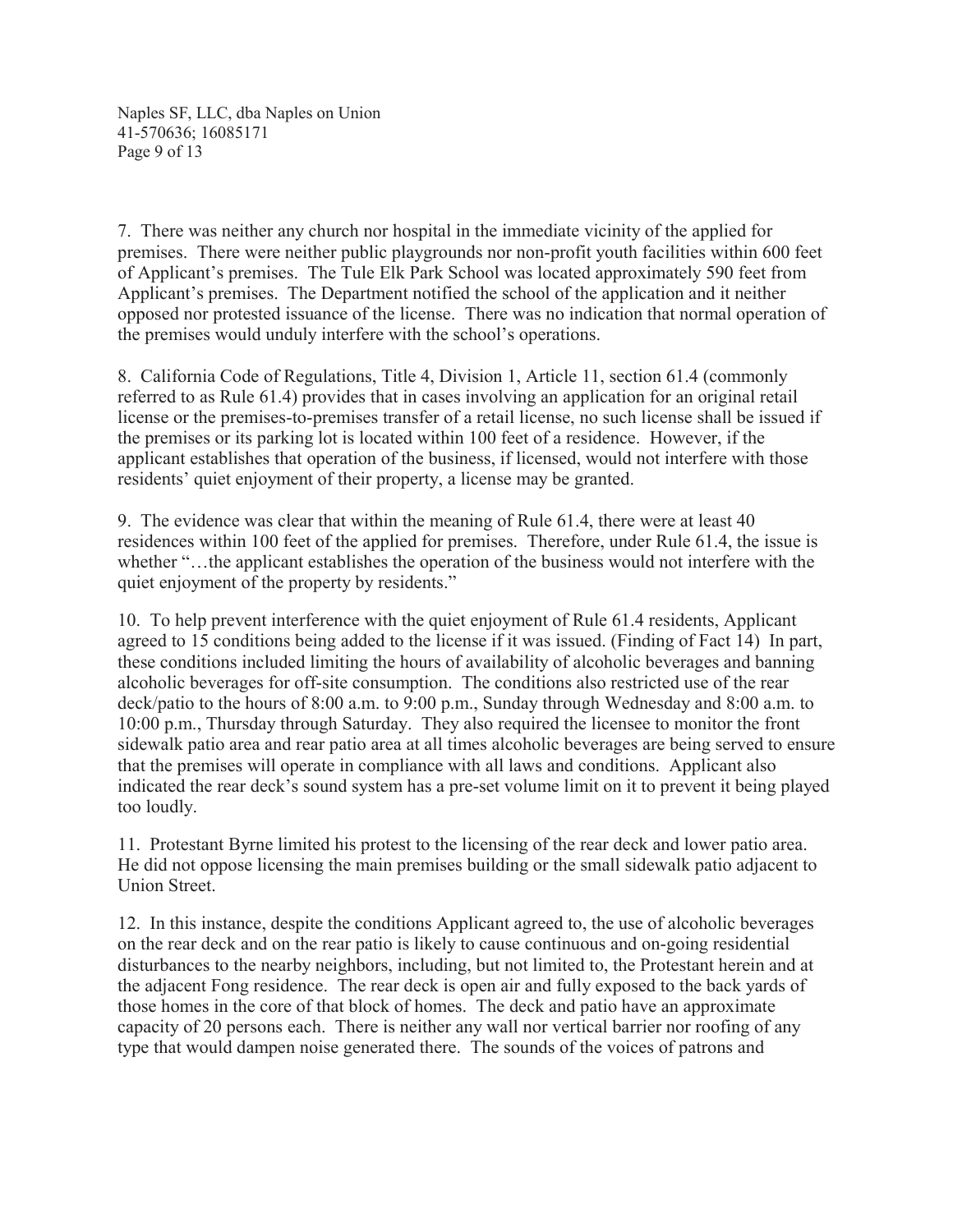Naples SF, LLC, dba Naples on Union 41-570636; 16085171 Page 10 of 13

employees, operations, and activities on the deck and, to a lesser degree, the patio, cannot help but travel without obstruction into the rear yards and homes of nearby residents.

13. The Protestant has already experienced the noise that escapes the deck under the operation of Applicant herein. On at least three occasions, Protestant has called the police to register a complaint. Resident Fong has also experienced disturbances from the premises due to loud music, voices, and laugher coming from the deck or patio area. She has also been disturbed by the noise of those traveling up and down the rear steps and noises associated with the use of and preparation for use of the deck and patio.

14. The disturbances experienced by the Protestant and the Fongs with respect to Applicant's operations are in sharp contrast to virtually no disturbances experienced when the former licensee used the deck in a much more limited fashion. Applicant desires to use the deck and patio as a feature of its operations which it anticipates will be extremely popular on "fairweather" days. While Applicant remains free to use the deck and lower patio in any lawful manner, its use should not include the sales, service, or consumption of alcoholic beverages.<sup>9</sup>

15. As stated in Conclusions of Law paragraph 2, an applicant bears the burden of proof at all stages of the application process. In a protest matter, a protestant has the burden of establishing by testimony and other competent evidence that the bases for the protest are legitimate. If the applicant is thereafter able to establish that a protest is without proper justification (such as, for example, that the concerns expressed are not related to the operation of the licensed business, or are "false, vexatious, frivolous, invalid or unreasonable, or without reasonable or probable cause" (see, Business and Professions Code section 24013: grounds upon which the Department may reject a protest prior to a hearing thereon)), or that it has taken adequate steps to mitigate the concerns of the protestant (which may include changes in business operations, agreement to the imposition of conditions, or physical changes to the premises—such as sound-proofing, installation of lighting, reconfiguration of entrances and exits or patron areas, etc.), then the Department may appropriately conclude that the applicant has met its burden in establishing that the applied-for license should issue notwithstanding the protest.

16. Applicant here argues that it has established non-interference with the neighbors by the inclusion of conditions limiting hours, monitoring the rear deck and patio areas, and prohibiting noise, together with a 6-foot wooden fence (with a 2-foot lattice), a full-grown tree, and another residence between the premises and the protestant's residence. However, these factors have failed to prevent interference with both Mr. Byrne's and Mrs. Fong's

<sup>&</sup>lt;sup>9</sup> Protestant and the Fongs also felt that since people on Applicant's rear deck can look into their back yard or the rear of their home that resulted in an invasion of their privacy. While that might be true, that issue is beyond the jurisdiction of the Department in the context of a protested application such as this. Conceivably, even under this decision, the Applicant could still serve patrons meals and non-alcoholic beverages on the deck.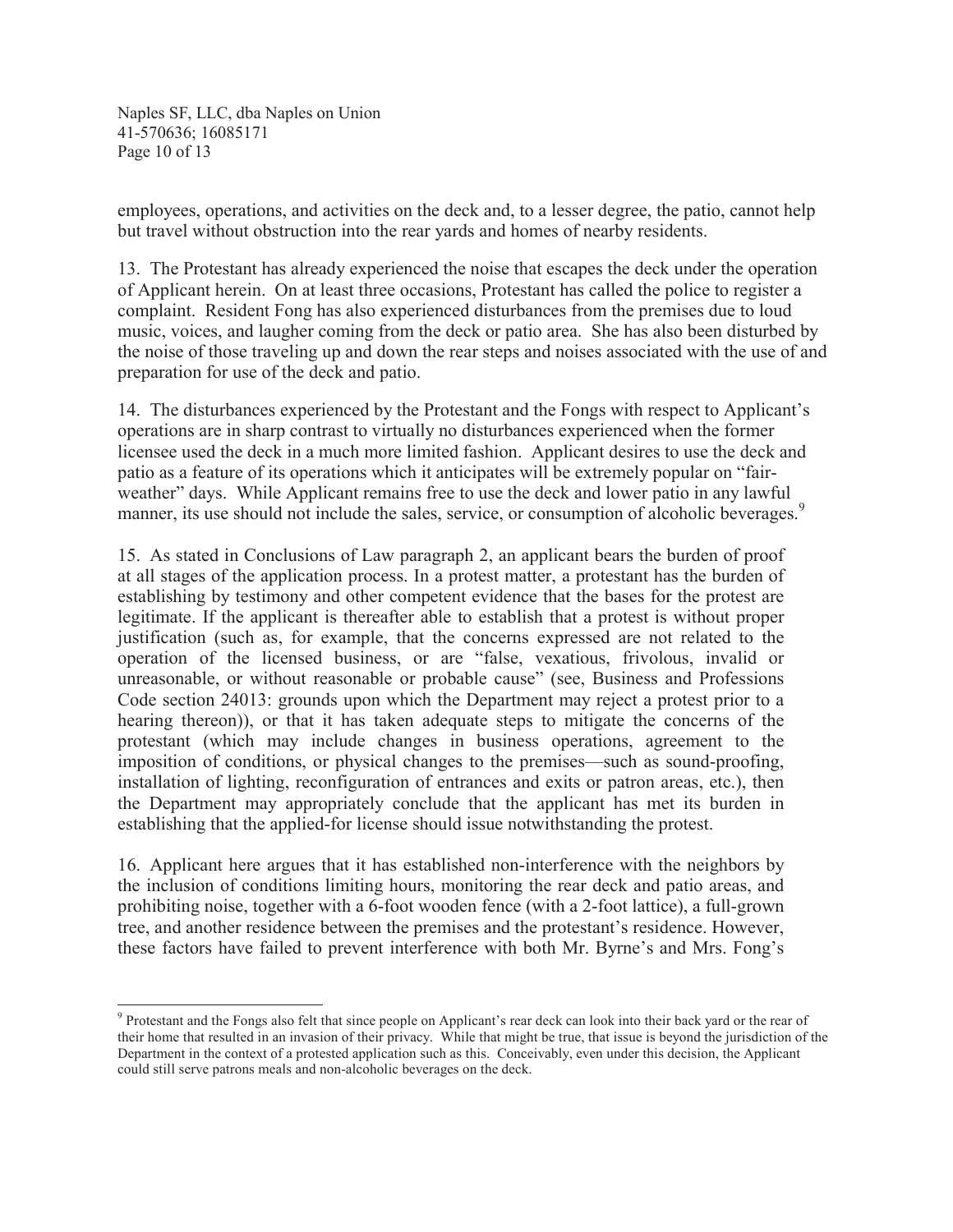Naples SF, LLC, dba Naples on Union 41-570636; 16085171 Page 11 of 13

quiet enjoyment of their residences. Moreover, Applicant did not present any evidence from other nearby residents to rebut the testimony of Mr. Byrne or Mrs. Fong.

17. While it may be that a "no noise audible" condition is sufficient to establish noninterference in an appropriate situation (either alone, or when coupled with other separation or non-interference factors), in a case such as this where the existing separation factors have failed to prevent, and continue to fail to prevent, interference with nearby residents, this condition is not adequate. Indeed, as the ALJ notes in his proposed decision (and cited by Applicant in its argument to the Department in support of its position), even without the service of alcoholic beverages in the rear deck and patio areas noise will continue to emanate from these areas during the normal operation of the business. Applicant's argument thus appears to be that because nearby residents will be disturbed even without the issuance of a license, the Department cannot deny the application on the ground that Applicant has failed to establish non-interference. This is not a proper statement of the law, of the Department's duties, or of an applicant's burden. The Department is concerned with the issuance of a license to engage in a regulated business, and it must reasonably and appropriately balance the rights of nearby residents to not be disturbed with the interests of an applicant to sell alcoholic beverages.

18. Here, the evidence has established that the "no noise audible" condition, to which Applicant is subject under its Interim Operating Permit, is already being violated based upon the normal operation of the rear deck and patio areas. Issuing a license based upon a condition that the applicant has already shown it cannot comply with would not be reasonable or appropriate. There is no reasonable basis upon which the Department might conclude that Applicant will suddenly come into compliance once the permanent license is issued. Applicant has thus failed to meet its burden.

19. For the same reason, however, the Department should not impose a "no noise audible" condition encompassing an area of the licensed premises, such as, in this case, an open air sidewalk patio, in which it is inevitable that violations will occur. While this condition is typically used to mitigate issues related to noise emanating from a licensed business to the detriment of nearby residents, when it is applied to an open air patio on a sidewalk fronting a public street, it appears to be counter-productive. There is simply no way to expect that "noise" will not escape the sidewalk patio. When the ultimate objective is to restrict excessive noise arising from activities related to the service and consumption of alcoholic beverages, such as from entertainment or amplified music, more focused conditions may be appropriate. That would seem to be the situation here.

20. Applicant also asks the Department to completely disregard the testimony of Mrs. Fong since she did not file her own protest, despite having received proper notice of the application and the opportunity to file a protest. However, Applicant gives no legal basis for disregarding or striking the otherwise credible testimony of a non-protesting witness.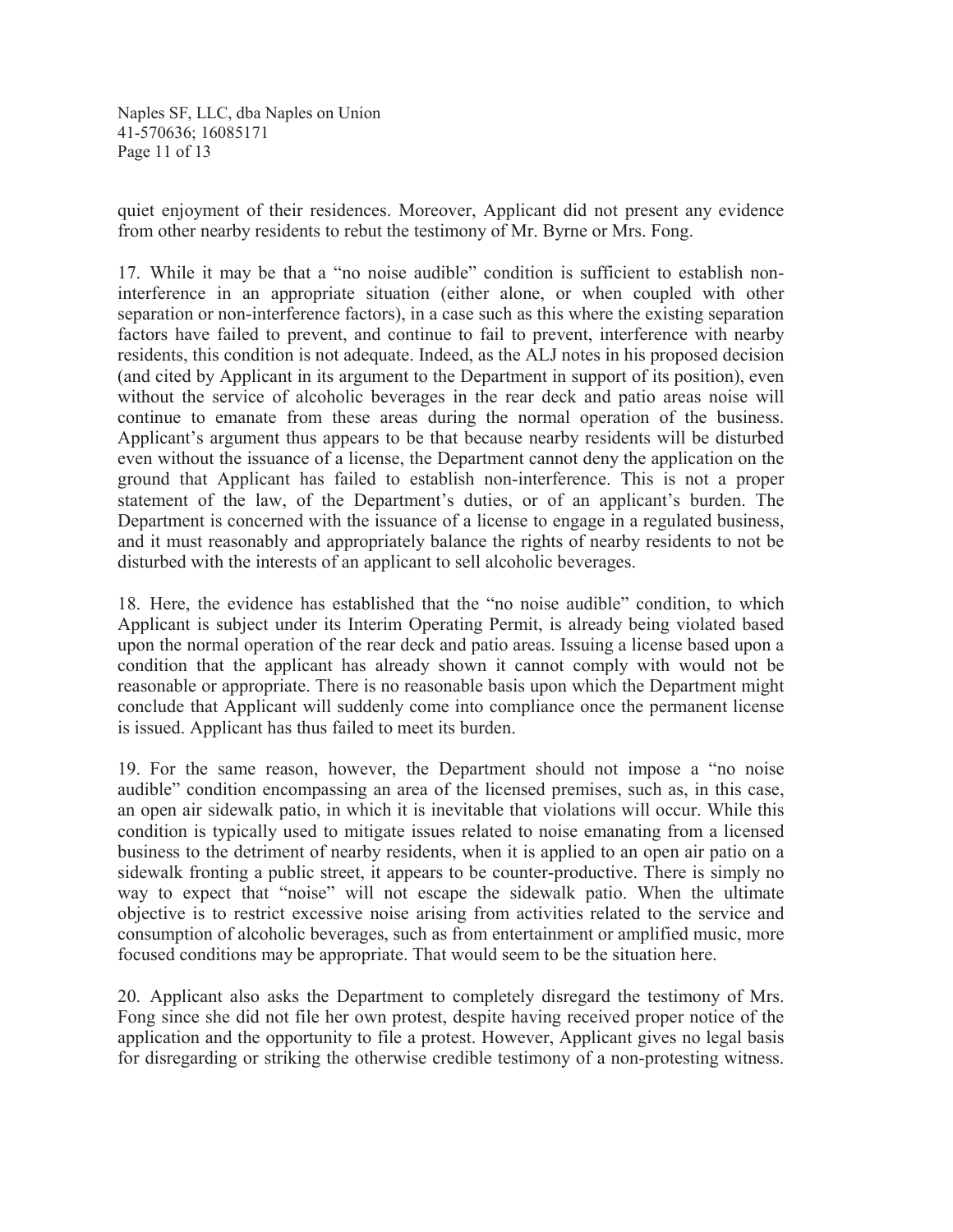Naples SF, LLC, dba Naples on Union 41-570636; 16085171 Page 12 of 13

There is nothing inherently improper with a protestant calling non-protestant witnesses to testify as to their concerns, observations, or experiences. Indeed, there may be many reasons why an individual chooses not to, or is unable to, file a protest against the issuance of a license. The mere failure to file a protest is not grounds in and of itself to reject a witness' testimony, although it may be a relevant consideration and go to the weight to be given to such evidence.

#### **ORDER**

In his proposed decision the ALJ recommended adding a condition prohibiting the sales, service, and consumption of alcoholic beverages in the rear deck and patio areas of the licensed premises. However, this condition would create the somewhat anomalous and potentially confusing circumstance that these areas remain included within the area of the licensed premises, and thus subject to all of the conditions imposed on the license even though no alcoholic beverages are permitted. As a consequence, the Department hereby adopts the following as its Order in this case:

The protest of Brian Byrne is sustained.

The application of Naples SF, LLC is denied unless, within 30 days following the decision in this matter becoming final, the Applicant files with the Department a new premises diagram (ABC-257) excluding the rear deck and rear patio areas from the licensed premises, and concurrently executes a new Petition for Conditional License consistent with this decision and Order. In addition to the other conditions, the Petition for Conditional License shall replace the "no noise audible" condition with the following condition:

> • Entertainment provided shall not be audible beyond the area under the control of the licensee(s) as defined on the ABC-257 dated

In addition, since there is no objection to the license being issued to the interior of the premises and sidewalk patio, until such time as this decision becomes final, if the Applicant wishes to exercise license privileges under an Interim Operating Permit in these areas, it may do so upon application and execution of a Petition for Conditional License including all of the conditions recommended by the ALJ in the proposed decision, with the exception of the "no noise audible" condition, which shall be replaced with the condition stated above.

Sacramento, California

Dated: November 3, 2017